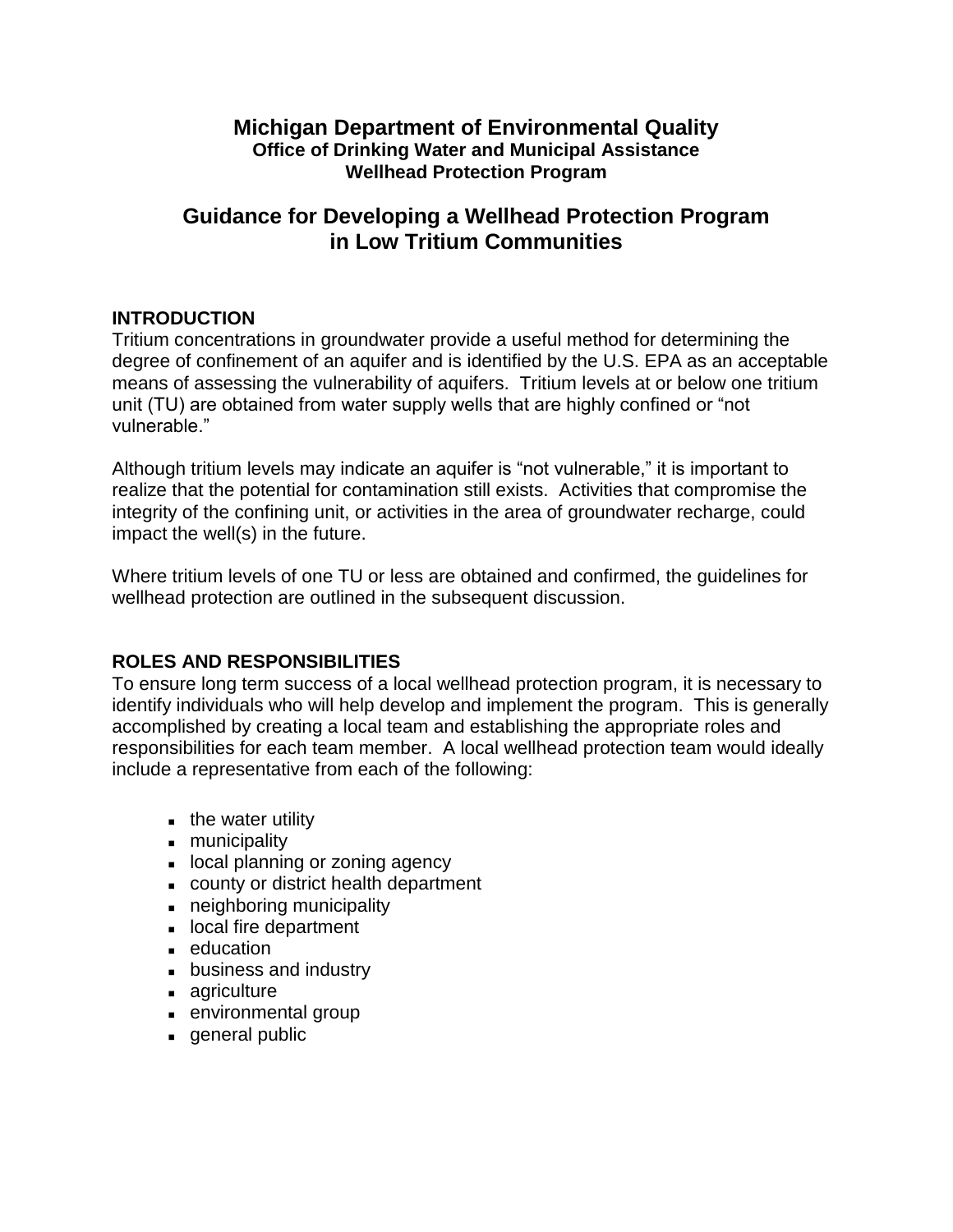## **WELLHEAD PROTECTION AREA DELINEATION**

A wellhead protection area delineation is not required for public water supply wells that have been shown to be "not vulnerable" through the sampling and analysis for tritium. In lieu of completing a wellhead protection area delineation, the local wellhead protection program may be implemented with the elements of the program applied to the area defined by a one-mile radius around a public water supply well or well field. In many instances the managed area may be reduced by completing a wellhead protection area delineation. Where a wellhead protection area delineation is completed, the delineation effort must comply with the wellhead protection area delineation guidelines established in the State of Michigan, Wellhead Protection Program to obtain approval. With approval of the wellhead protection area, the remaining activities discussed in subsequent sections are completed for the approved wellhead protection area.

## **CONTAMINANT SOURCE INVENTORY**

A local wellhead protection program plan should include a detailed map and verified list of known existing sites and known potential sources of contamination. The program plan should identify a process for maintaining and updating this list on a regular basis. Information should be provided on the following:

- Part 201 of Act 451, Sites of Environmental Contamination (307 sites)
- Underground Storage Tanks (Part 213 of Act 451)
- Leaking Underground Storage Tanks (Part 211 of Act 451)
- Oil & Gas Contamination Sites (Act 61)
- Hazardous Waste Generators (Part 111 of Act 451)
- Groundwater Discharge Permits (Part 31 of Act 451)
- Landfills (Part 115 of Act 451)
- Federal National Priority List (Superfund)
- Oil and Gas Permit Locations

## **MANAGEMENT**

Management of a local wellhead protection program in a low tritium community requires that an abandoned well program be implemented. The program should include a search for unplugged abandoned wells within a one-mile radius of the well field. The search should focus directly on known existing and known potential sites of environmental contamination as identified in the contaminant source inventory. Where such wells are identified, they should be properly sealed in accordance with the Groundwater Quality Control Act, Part 127 of Act 368, PA 1978, as amended and rules.

## Records Search

Any search for abandoned wells should begin with a search of all available records. Information regarding location, completion, plugging, and abandonment of a well may be available through a number of sources:

Public Water Utility records - new connections information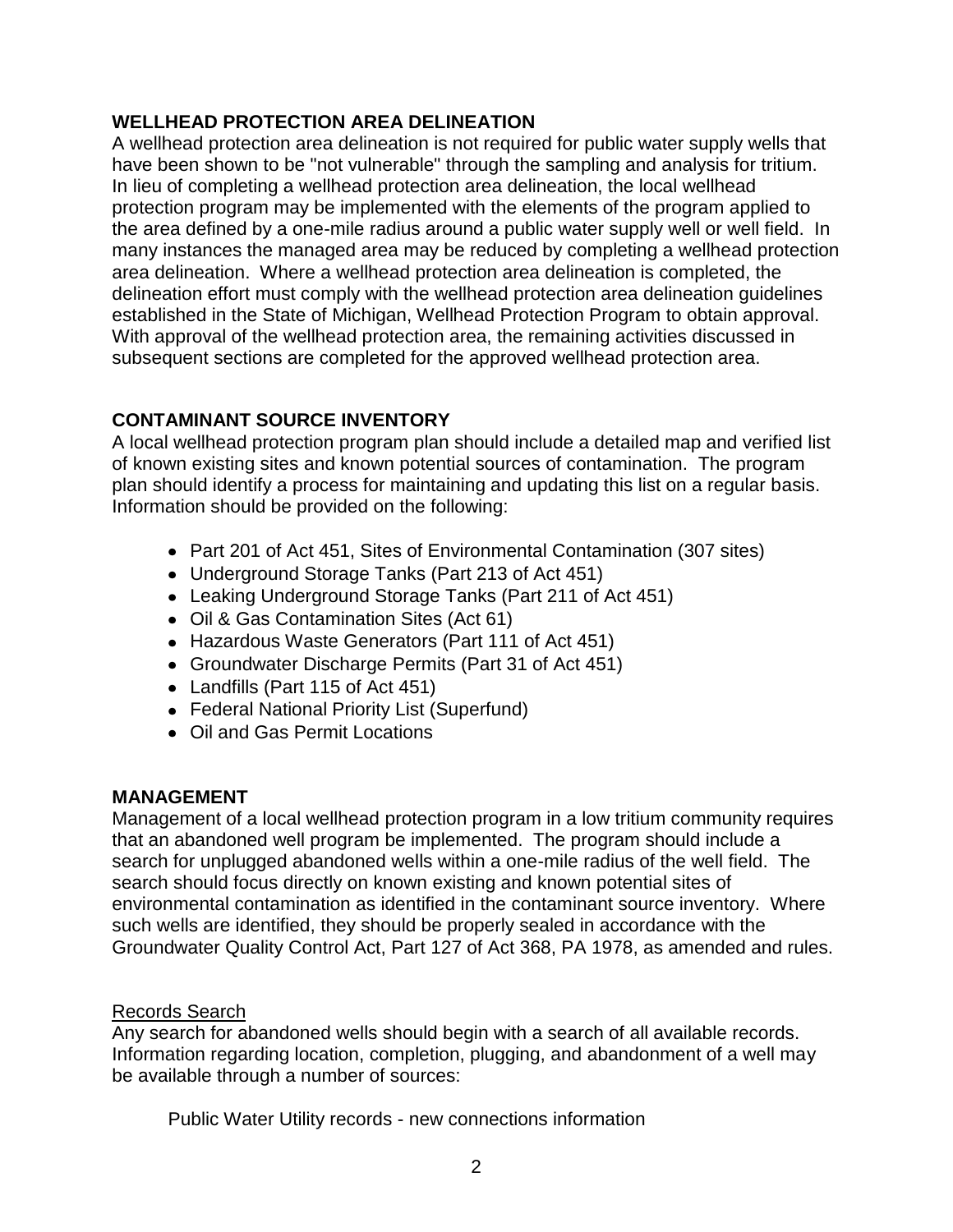Local Health Departments - well logs Geological Survey Division - well logs County tax records - addresses Leasing agreements - land use information Oil company records - maps, well logs Well driller records - addresses, well logs, field notes

Assume wherever a building existed, a well existed. Evaluate areas that have been annexed into the city or village. Evaluate areas into which the public water supply has been extended.

#### Interviews with Local Residents

Conversations with local residents concerning past drilling activities may be coupled with other search methods to assist in locating abandoned wells. Property owners, "old timers," former oil field workers or well drillers may be able to provide information that is not available from any other source.

When conducting a survey of local residents, careful explanation of the reason for the search, as well as an indication of the importance of the information, is imperative. Without this knowledge and understanding, a local resident may not wish to divulge the information.

Surveys may be conducted by mail, telephone, or in person. Contacts with residents are often more productive if a person familiar with the general area conducts the interview. Several communities have had a good response with volunteers surveying their own neighborhoods.

### **Aerial Photograph Interpretation**

Historical to present-day aerial photographs are available from many federal, state, and local agencies as well as from private companies.

Examination of aerial photographs taken over time or at selected time intervals may provide information on when water lines were extended into a neighborhood that previously had been served by on-site individual wells. These photographs can be used to supplement data obtained from a record search.

To assist in locating aerial photographs, the USGS National Cartographic Information Center (NCIC), 507 National Center, Reston, Virginia 22092, maintains a computerized listing of available aerial coverage for the entire United States. The NCIC can provide a listing of all the aerial photographs available for the geographic area contained within a USGS 7½ minute quadrangle map. They can be contacted at 703-860-6045.

#### Visual/Logical

Field location of abandoned wells can be accomplished by visually identifying the well or by identifying clues and equipment associated with well drilling activities. Some abandoned wells can be easily located, particularly if the casing still extends above the ground surface or if equipment associated with well drilling is still visible at the site.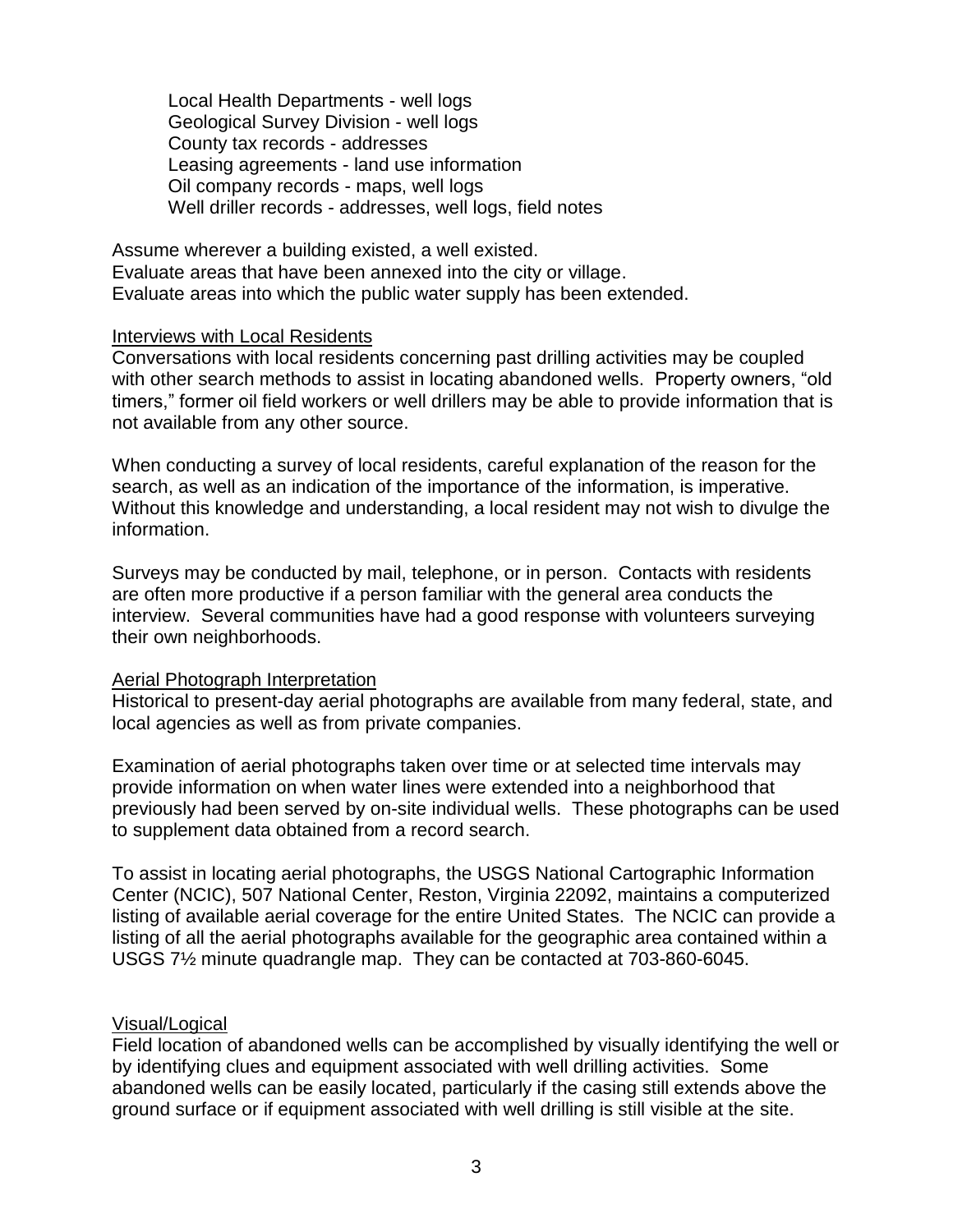However, if the casing has been cut off below ground, removed, or is located within the building structure, locating the well is much more difficult.

One feature common to all wells is the disturbance of the ground surface. Other evidence of abandoned wells includes old roads, pits, vegetation changes, or vegetation associated with former homesteads, windmills, and areas where roads have been widened or where demolition has occurred.

### Metal Detectors

Metal detectors are a tool that can be used in intensive field searches to locate abandoned wells. Metal detectors detect shallow buried metallic objects and can be used to identify the actual location of metal casings or other metal objects associated with drilling and/or previous well construction activities.

A search with a metal detector is conducted by walking over the desired area and operating the equipment in a sweeping motion. The response of the metal detector will depend on the size, shape, orientation, composition and distance of the object. Metallic objects buried within 5 feet of the ground surface can usually be detected. The most effective way to conduct a search is to establish a grid pattern of the area. This provides a systematic approach to evaluating the area and helps to insure that no objects are overlooked. If an object is detected, it should be marked immediately with a nonmetal marker. This provides visualization of the distribution of metal objects in an area without interfering with the operation of the equipment.

### **Excavation**

Excavation is the process of digging up or uncovering well casings or objects associated with well drilling activities. Excavation is usually the last step in locating an abandoned well that is not visible from the surface, and is used to verify findings by other search methods. Widespread excavation may be used where other search methods have proven unsuccessful.

### **CONTINGENCY PLAN**

It is important that an effective contingency plan for water supply emergencies be in place. The wellhead protection program plan should identify personnel, testing equipment, procedures, and materials necessary for the fast and effective mitigation of an emergency that could impact the public water supply system. A contingency plan should also include response protocol and notification procedures.

### **NEW WELLS**

Where water supply expansion, increases in water use, or susceptibility of existing wells (that have been determined to be vulnerable) to contamination may necessitate the future development of new production facilities, a mechanism for incorporating new wells into the local wellhead protection program should be provided.

Knowledge of the demands on the public water supply system, current capacity, and the community's projected growth are essential in determining the need for a new well(s).